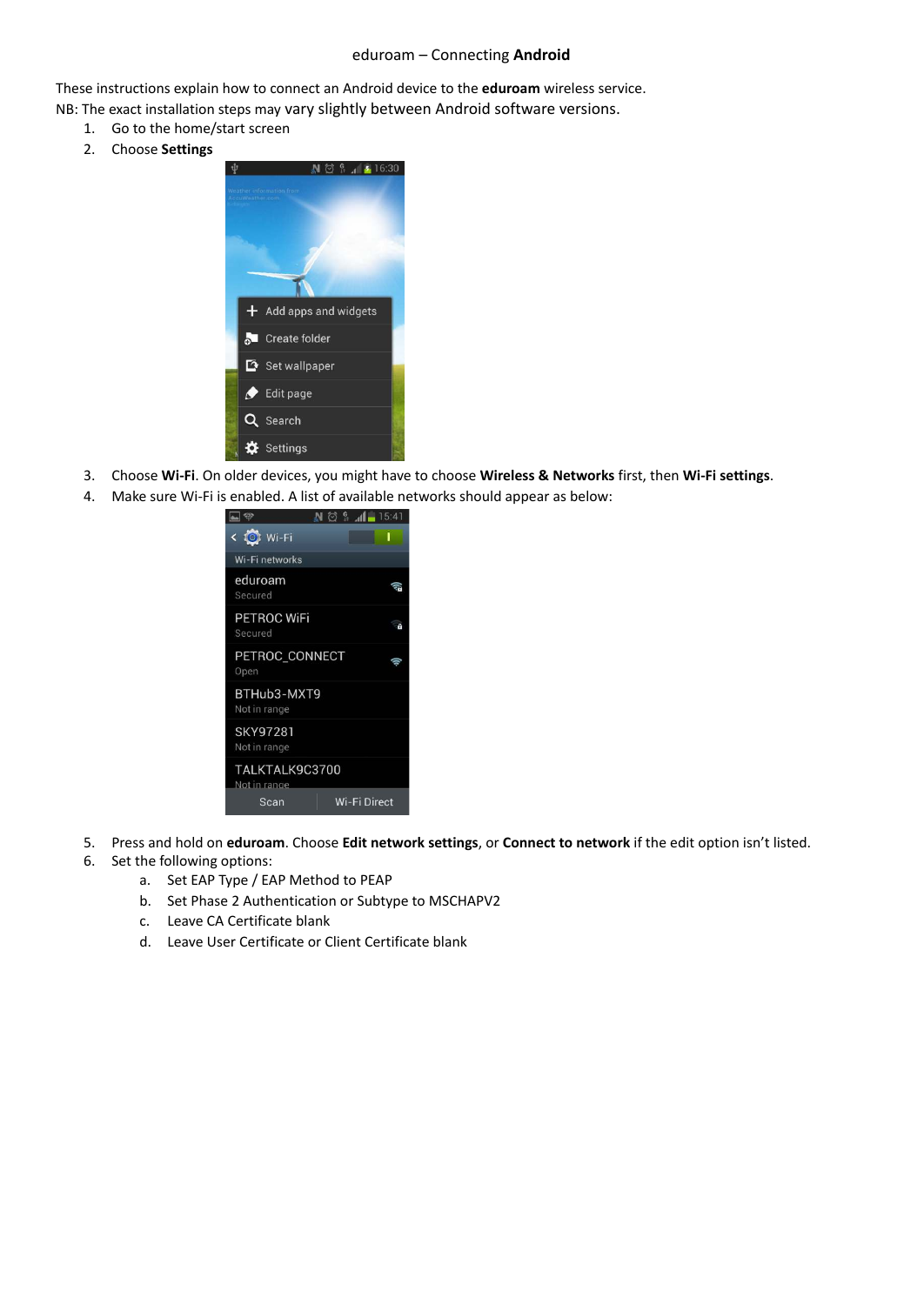|                        | $\circ$ $\circ$ $\bullet$ $\bullet$ 15:42 |  |
|------------------------|-------------------------------------------|--|
| eduroam                |                                           |  |
| <b>EAP</b> method      |                                           |  |
| <b>PFAP</b>            |                                           |  |
| Phase 2 authentication |                                           |  |
| MSCHAPV2               |                                           |  |
| <b>CA</b> certificate  |                                           |  |
| (unspecified)          |                                           |  |
| User certificate       |                                           |  |
| (unspecified)          |                                           |  |
| Identity               |                                           |  |
|                        |                                           |  |
| Anonymous identity     |                                           |  |
| Cancel                 | Connect                                   |  |

- 7. Set the Identity There are two options, **read this bit carefully**:
	- **7.1:** If you are setting up your device to use **at a PETROC Campus**:
		- Set Identity or Username to your Petroc username **without** @petroc.ac.uk added on to the end. For example: ab12345

| 又の                    | $\mathbb{N} \otimes \mathbb{S}$<br>16:26 |  |
|-----------------------|------------------------------------------|--|
| eduroam               |                                          |  |
| User certificate      |                                          |  |
| (unspecified)         |                                          |  |
| Identity              |                                          |  |
| username              |                                          |  |
| Anonymous identity    |                                          |  |
| Password              |                                          |  |
|                       |                                          |  |
| Show password         |                                          |  |
| Show advanced options |                                          |  |
| Cancel                | <b>Connect</b>                           |  |

- **7.2:** If you are setting up your device to use **at another institution** providing eduroam that you are visiting: Set Identity or Username to your Petroc username **with** @petroc.ac.uk added on to the end. For example: ab12345@petroc.ac.uk
- 8. Leave Anonymous Identity blank
- 9. Set Password to your normal Petroc password that you use to log into computers
- 10. Click Save
- 11. Please ensure you download and install the certificate. Browse to the Petroc eduroam link: <https://www.petroc.ac.uk/support-help/eduroam>. This is where the certificate can be downloaded from.
- 12. You will only need to install the certificate the first time you use eduroam. Please see the following steps for installing the certificate on an Android device, after this you are ready to start web browsing.
	- a. Click on the web links to install each certificates in turn. The certificate will be downloaded to your device.
	- b. Open the certificate file to install it.
	- c. Use the following settings:

Type **PETROC 1** if asked to name the first certificate. If you get a drop down box for VPN/Apps or WiFi, install it for WiFi and install it a second time for VPN and Apps.

You may need to set a screen lock up on for device if you android version is later than 4.0 onwards

13. Once the certificates are installed you are ready to web browse.